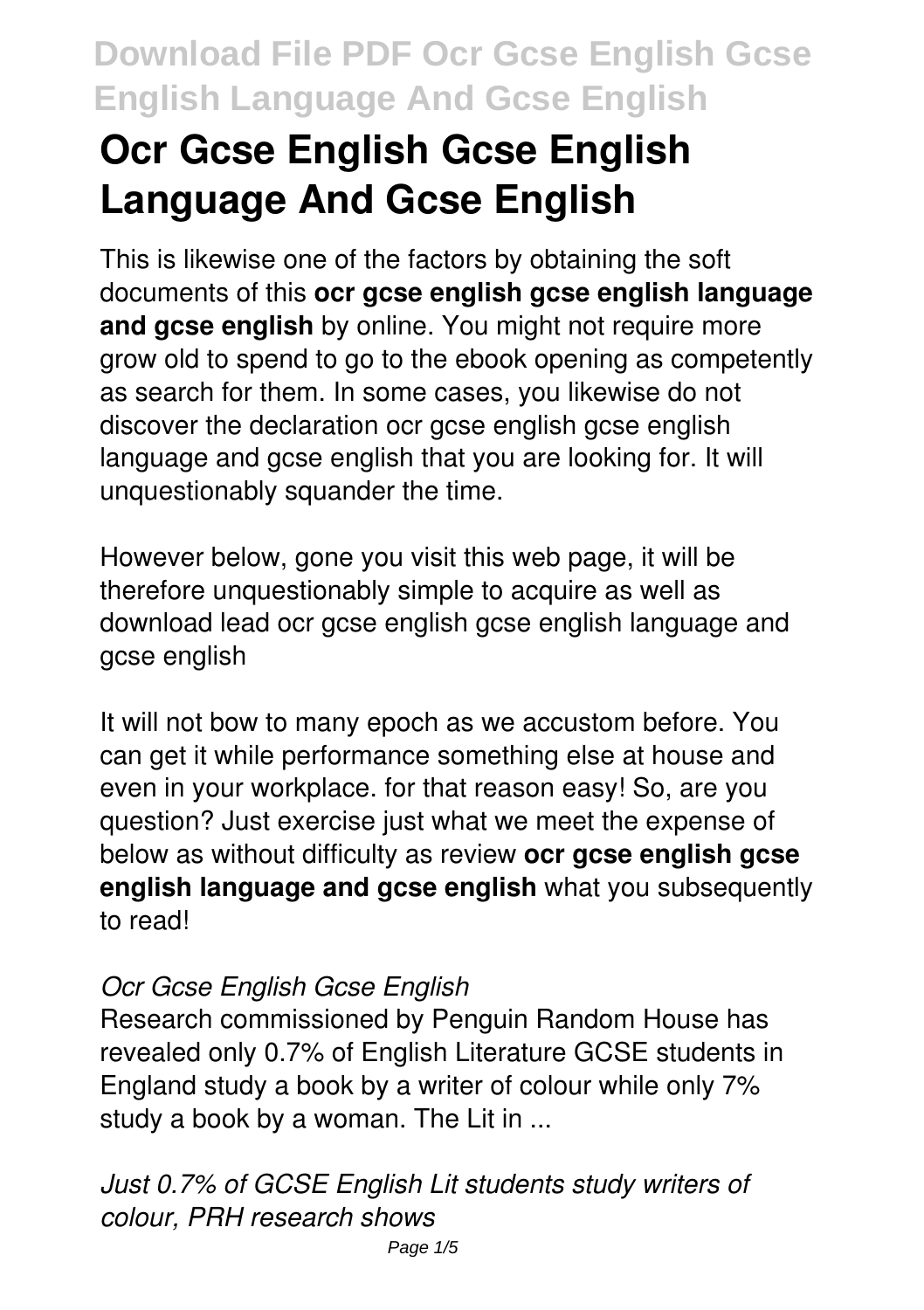Also on this page are further details on the specific Level 3 (i.e. BTEC, OCR etc) qualifications that we do or do ... Provide evidence of competence in written and spoken English (GCSE English ...

#### *University Entrance requirements*

The topics discussed will support OCR, Edexcel, AQA, WJEC GCSE in England and Wales, CCEA GCSE in Northern Ireland and SQA National 4/5 and Higher in Scotland.

*English Language GCSE: Working at a market stall* This clip will be relevant for teaching English Literature at KS3 and KS4/GCSE in England, Wales and Northern Ireland. Also 3rd and 4th level in Scotland. This topic appears in OCR, Edexcel ...

*English Literature KS3 / GCSE: Women in Shakespeare* If English is not offered as part of the diploma, it must be offered at GCSE, at grade B or above or acceptable equivalent. The minimum requirement is for 38 points in total with a minimum of 6 points ...

#### *Entry requirements*

Results of a similar nature were found for females (cf. table 4). For GCSE English, a 3% increase in time spent in MVPA (ie, approximately 12 min/day) predicted a 0.11 SD increase in GCSE English ...

*Associations between objectively measured physical activity and academic attainment in adolescents from a UK cohort* You must be proficient in written and spoken English, normally demonstrated by grade 4 or grade C or above in GCSE English Language or an acceptable English language qualification. Because of the <sub>2/5</sub>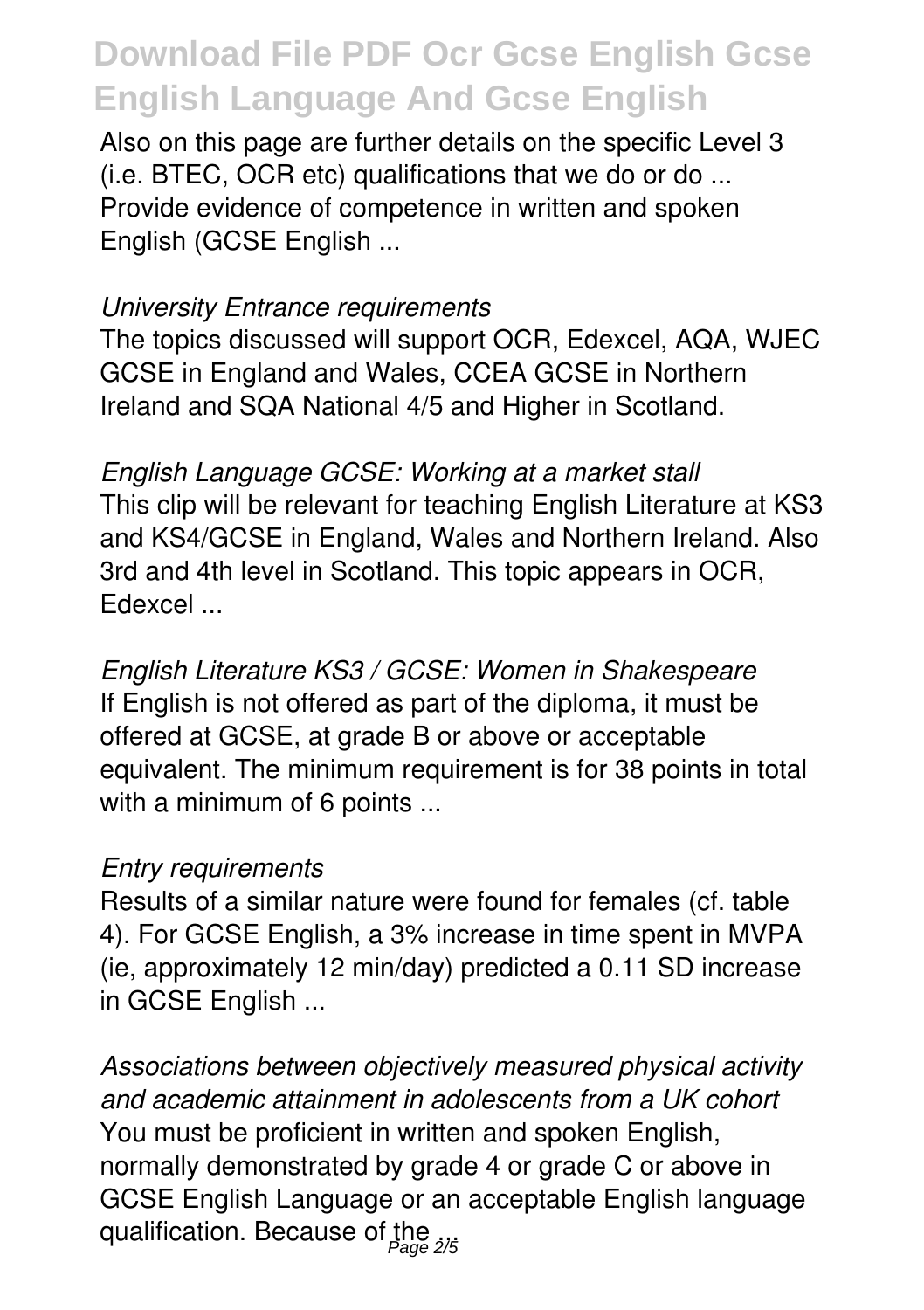### *Admissions requirements*

The findings have established, for the first time, a link between attainment and lifetime earnings, said the Department for Education.

### *The £200,000 'reward' for better GCSE grades*

School leavers could be barred from going to university if they haven't passed their English and Maths GCSEs, Gavin Williamson has said. The Education Secretary said he couldn't understand why ...

## *Students who failed English GCSE could be banned from uni until they pass*

(Picture: Getty) A major new study has revealed stark picture of under-representation of Black, Asian and minority ethnic authors in the teaching of English Literature in UK schools. The research ...

### *Fewer than 1% of students study books by people of colour at GCSE*

Examples of narrow subject combinations might be Economics, Business Studies and one other or English Language ... Core Maths is available to those with grade C/4 or above at GCSE and is based on GCSE ...

#### *Admissions information*

Ironically, assessment will form part of evidence for GCSE and A levels grades this year ... sets at Cardinal Newman getting A grades in English and RE GCSEs taken early, but didn't like the ...

*Life at Wales' alternative school for children who have never* sat an exam and pay thousands of pounds for the privilege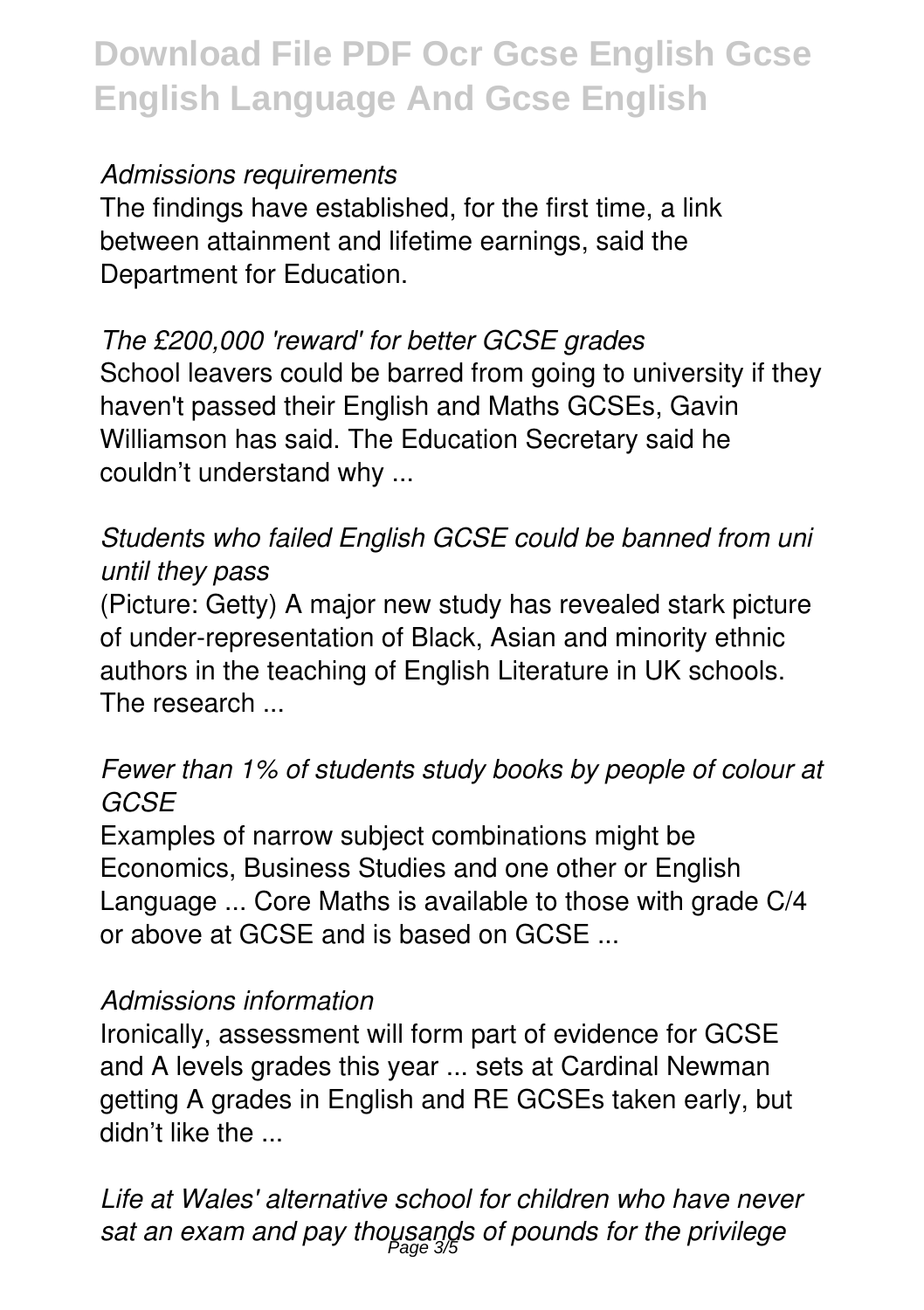GCSE Profile to include English Language with a minimum Grade C. The minimum requirement for this course is Academic IELTS 6.0 with no band score less than 5.5. Trinity ISE: Pass at level III also ...

#### *Human Resource Management*

Applicants for the A100 programme are required to have a grade 4 (grade C) or above in Mathematics and English Language ... entry requirements need to be retaken; Non-GCSE qualifications (such as ...

#### *Widening access to medicine*

in GCSE English and Mathematics We consider the combination of subjects you have taken, as well as the individual scores. We believe a broad mix of traditional academic subjects to be the best ...

#### *BA Anthropology and Law*

PLUS work experience We may still consider applicants that do not meet the GCSE requirements providing they can demonstrate ... Contact us for up-to-date information. If English is not your first ...

*Youth Work and Community Development BA (Hons)* In 2020, the number of girls choosing to study computer science GCSE was 16,919 – just over ... they pitched and sold products." Elizabeth English teaches computer science at the Harris ...

## *Why aren't more girls in the UK choosing to study computing and technology?*

A PROGRAMME set up to support young people after a year of disruption has provided 90 young people in Bradford with access to specialist GCSE tutors ... help in maths or English